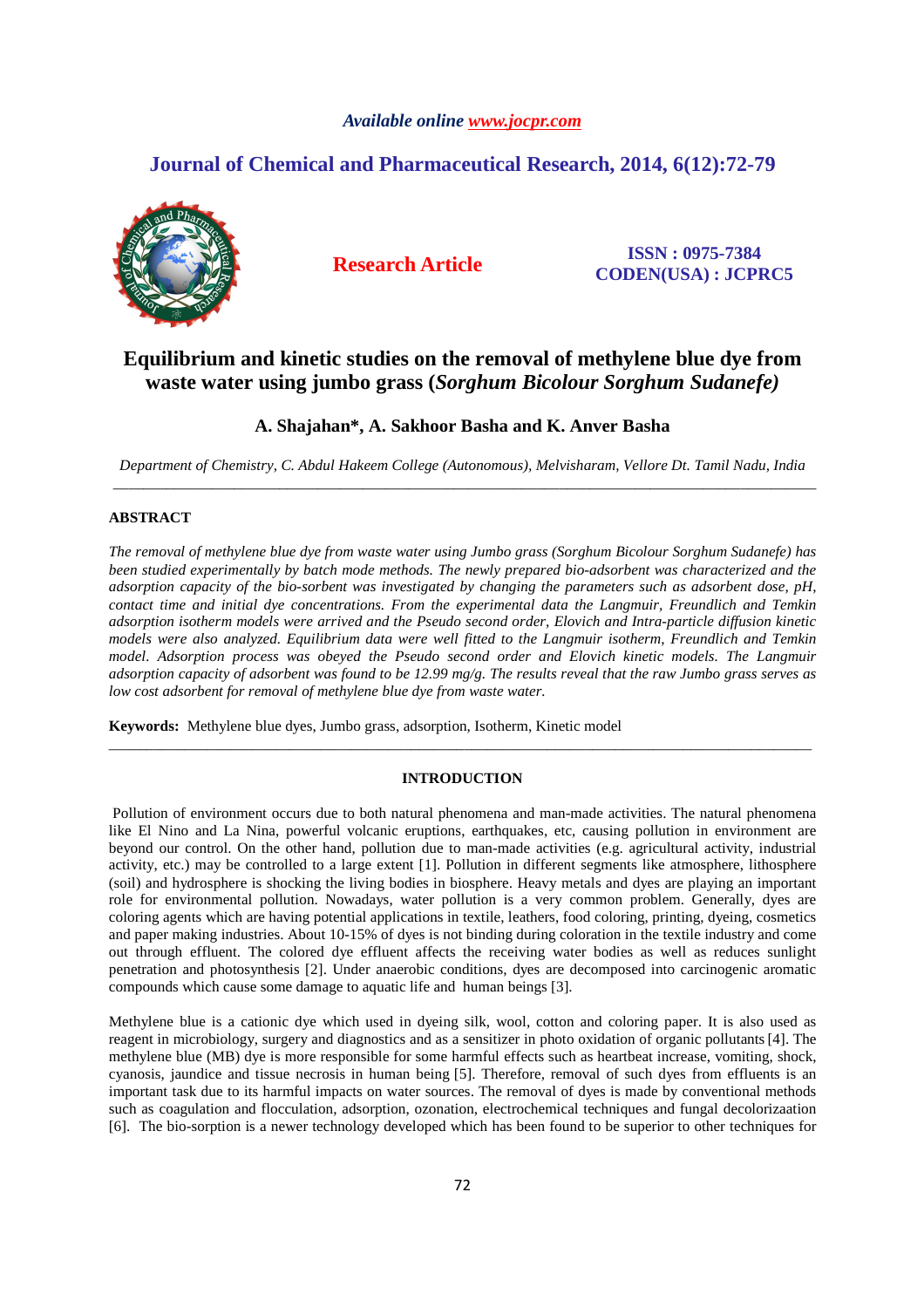removal of dyes from wastewater, because of its capability for adsorbing different types of adsorbates efficiently, and its simplicity of design. Plant waste is most abundant in nature which is inexpensive as they have very low economic value. Natural plant waste is widely used for water treatment process. The agricultural waste materials such as tea waste [7], wheat straw [8], grass waste [9], jackfruit peel, palm shell activated carbon [10], coir pith carbon, sugar cane stalks, neem leaf powder, saw dust activated carbon, mango seed shell [11] and carrot stem powder were used for the removal of methylene blue and other dyes from wastewater. The aim of the present investigation is to evaluate the use of Jumbo grass (*Sorghum Bicolour Sorghum Sudanefe)* as bio-adsorbent for removal of MB dye from waste water. A literature search reveals that no work has been studied on the removal of MB dye from waste water using Jumbo grass as adsorbent.

*\_\_\_\_\_\_\_\_\_\_\_\_\_\_\_\_\_\_\_\_\_\_\_\_\_\_\_\_\_\_\_\_\_\_\_\_\_\_\_\_\_\_\_\_\_\_\_\_\_\_\_\_\_\_\_\_\_\_\_\_\_\_\_\_\_\_\_\_\_\_\_\_\_\_\_\_\_\_*

## **EXPERIMENTAL SECTION**

### **Preparation of adsorbent**

The adsorbent used in the present study was collected from Palar river bed near Vellore District, Tamil Nadu. The plants were washed with running water to remove the impurities. The washed plant materials were sun dried for seven days and cut into small pieces. The dried materials were ground well to fine powder and sieved. The produced biomass was dried in over at 55°C for 24 hours and stored in a desiccator. Here after Jumbo grass powder was called as Water washed Jumbo Grass (WJG) powder. The produced WJG adsorbent was characterized by Scanning electron microscope (SEM). The physical properties were also analyzed.

#### **Adsorption studies**

Analytical grade chemicals and reagents were used in samples preparation. A stock solution of 1000 mg/L dye prepared by dissolving 1 g of MB dye in doubly distilled water and the pH of the solution is adjusted using 0.1N  $H_2SO_4$  and 0.1N NaOH. From the stock solution, working solutions of 2 to 12 mg/L concentration of the dye were obtained by dilutions.

#### **Batch mode equilibrium method**

All experiments were carried out at 30°C temperature in the batch mode methods. The batch experiments were done in different Erlenmeyer glass flasks of 250 ml capacity. A known amount of adsorbent was added to the each flask. The mixture is agitated using rotary shaker at constant 150rpm for experiment to better mixing. Each flask was filled with a known volume (100ml) of dye solution with initial concentration of 2 to 12 mg/L. The flask containing the sample was withdrawn from the shaker at the predetermined time interval, separated and the equilibrium concentration of the dye was measured by UV-Visible Spectrophotometer using 661nm. The adsorption capacity  $Q_e$ (mg/g) and percentage removal were calculated from equation-1 and 2 respectively.

$$
Q_e = [C_o - C_e] \times V/M
$$
 (1)

% Removal =  $[C_0 - C_e] \times 100/C_0$  (2)

Where,  $C_0$  is the initial dye concentration in solution (mg/L),  $C_e$  is the final equilibrium concentration in solution (mg/L), V is the volume of the solution (L), and M is the mass of the adsorbent used (g). The effect of different parameters such as dosage of the adsorbent dose, initial concentration, contact time and pH were studied on the removal of the MB dye. All the experiments were duplicated and the mean values are presented in this paper.

#### **RESULTS AND DISCUSSION**

The physico-chemical characteristics of the adsorbent WJG powder were determined by standard methods and the results are given in Table-1. The microstructure and surface morphology of the fresh WJG powder and dye loaded WJG powder were investigated by scanning electron microscope (SEM) and the images are given in Figure- 1 and 2. The SEM image of unloaded WJG powder reveals the nature of biomaterials which is fibrous and heterogeneous with lot of micro pores which are responsible for binding sites for dye molecules. The uptake of MB dye by WJG was demonstrated by the change in morphology of the adsorbent's surface. Based on the surface morphology result of WJG, it is suggested that the produced WJG can be used as adsorbent for liquid-solid system due to the importance of fibrous materials.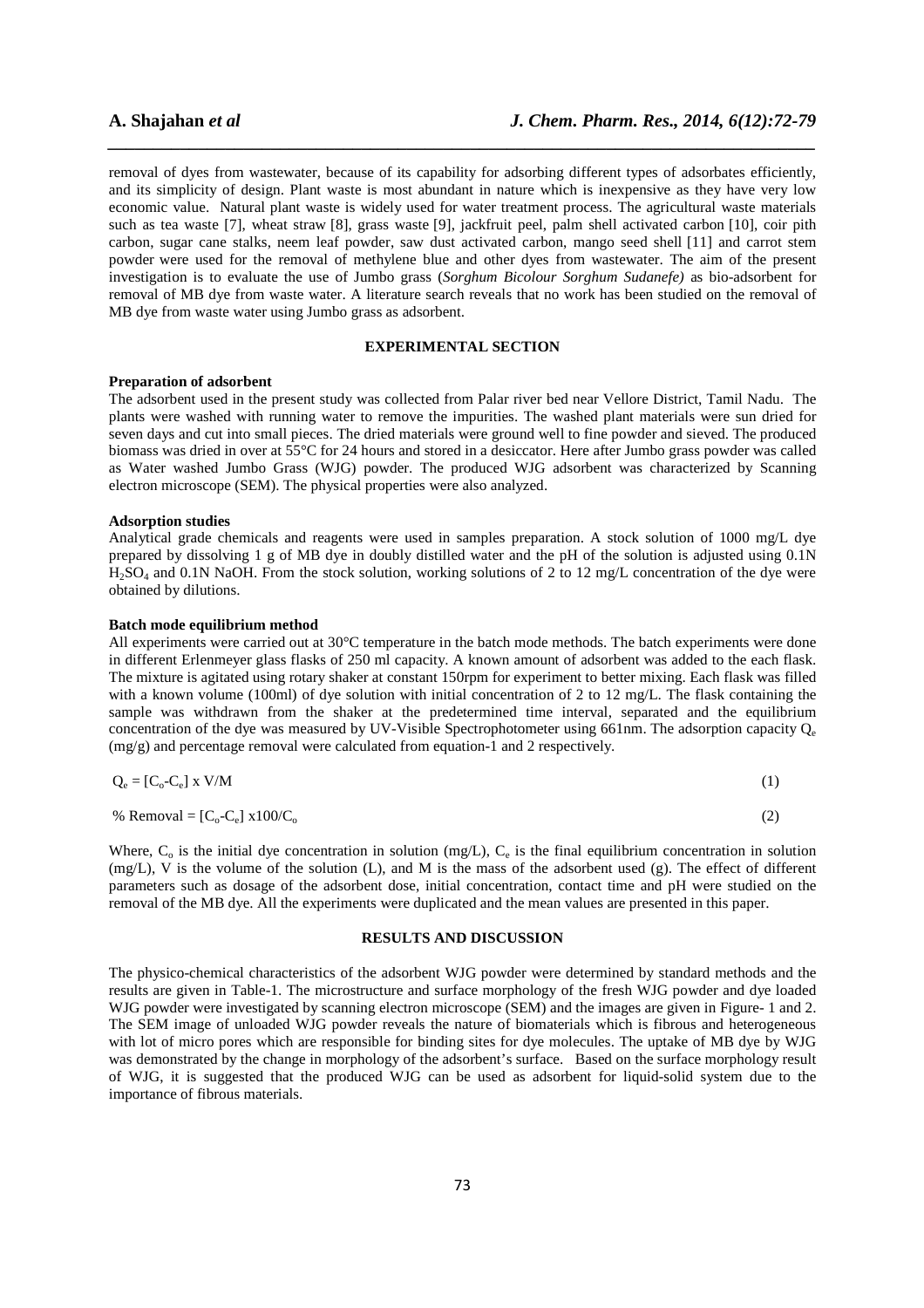| Adsorbent | pН   | Moisture content<br>$(\%)$ | Ash content<br>$(\%)$ | <b>Bulk density</b><br>(%) | Water soluble content<br>(%) | Acid insoluble content<br>(%) |  |
|-----------|------|----------------------------|-----------------------|----------------------------|------------------------------|-------------------------------|--|
| WJG       | 6.75 | 9.9                        | 11.00                 | 0.325                      | 7.13                         | 3.6                           |  |
|           |      |                            |                       |                            |                              |                               |  |

*\_\_\_\_\_\_\_\_\_\_\_\_\_\_\_\_\_\_\_\_\_\_\_\_\_\_\_\_\_\_\_\_\_\_\_\_\_\_\_\_\_\_\_\_\_\_\_\_\_\_\_\_\_\_\_\_\_\_\_\_\_\_\_\_\_\_\_\_\_\_\_\_\_\_\_\_\_\_* **Table- 1: Characteristics of the adsorbent** 



**Figure 1: SEM image of unloaded WJG adsorbent Figure 2: SEM image of dye loaded WJG adsorbent** 

#### **Adsorption studies Effect of pH**

The effect of pH on MB dye removal by WJG was carried out in the range of pH from 2.5 to 9.5 at 4mg/L initial dye concentration with 100mg/100ml adsorbent dose at room temperature for 3 hr equilibrium time and the plot was given in Figure- 3. The pH affects the charge density on adsorbent's surface and degree of ionization of pollutants [12]. The maximum percentage removal of MB dye was 85.00% at 7.5pH. The H<sup>+</sup> ions are competed effectively at lower pH with MB dye to occupy sorption sites on bio-sorbent surface and at higher pH  $(> 7.5)$  an increase of  $-OH$ ions also causes decreases the adsorption of MB dye [13]. As the pH of the system increases from 2.5 to 7.5, the number of negatively charged sites on biomass surface increased and the number of positively charged sites decreases. This indicates that greater electrostatic attraction of the MB dye molecules by the WJG sorbent surface.



 **Figure 3: Effect of pH on dye removal by WJG Figure 4: Effect of contact time on dye removal by WJG** 

### **Effect of Dose**

The adsorption of MB dye on WJG powder was studied by varying the adsorbent dosages from 0.05 to 0.5g/100ml into series of 250ml Erlenmeyer flasks which contain 100ml dye solution of 4mg/L concentration with contact time 180mins. The percentage removal plot is shown in Figure- 5. It shows that the percentage adsorption increased with an increase in the WJG adsorbent dosage. This may be due to the increased WJG surface area and availability of more adsorption sites. Similar results are reported in the literatures [14].

### **Effect of Contact Time**

It reveals that the percentage removal of dye increases with increase with contact time till equilibrium has been reached. After the equilibrium time there is no significant adsorption taking place. The equilibrium time for dye adsorption on WJG powder was found to be 180 minutes and highest removal of MB dye from waste water was 99.00% which is shown in Figure- 4. The water washed Jumbo grass have regular nature, as well as formation of overlapping fiber layers and cracks (porous) which allow for adsorption. In the process of dye adsorption, initially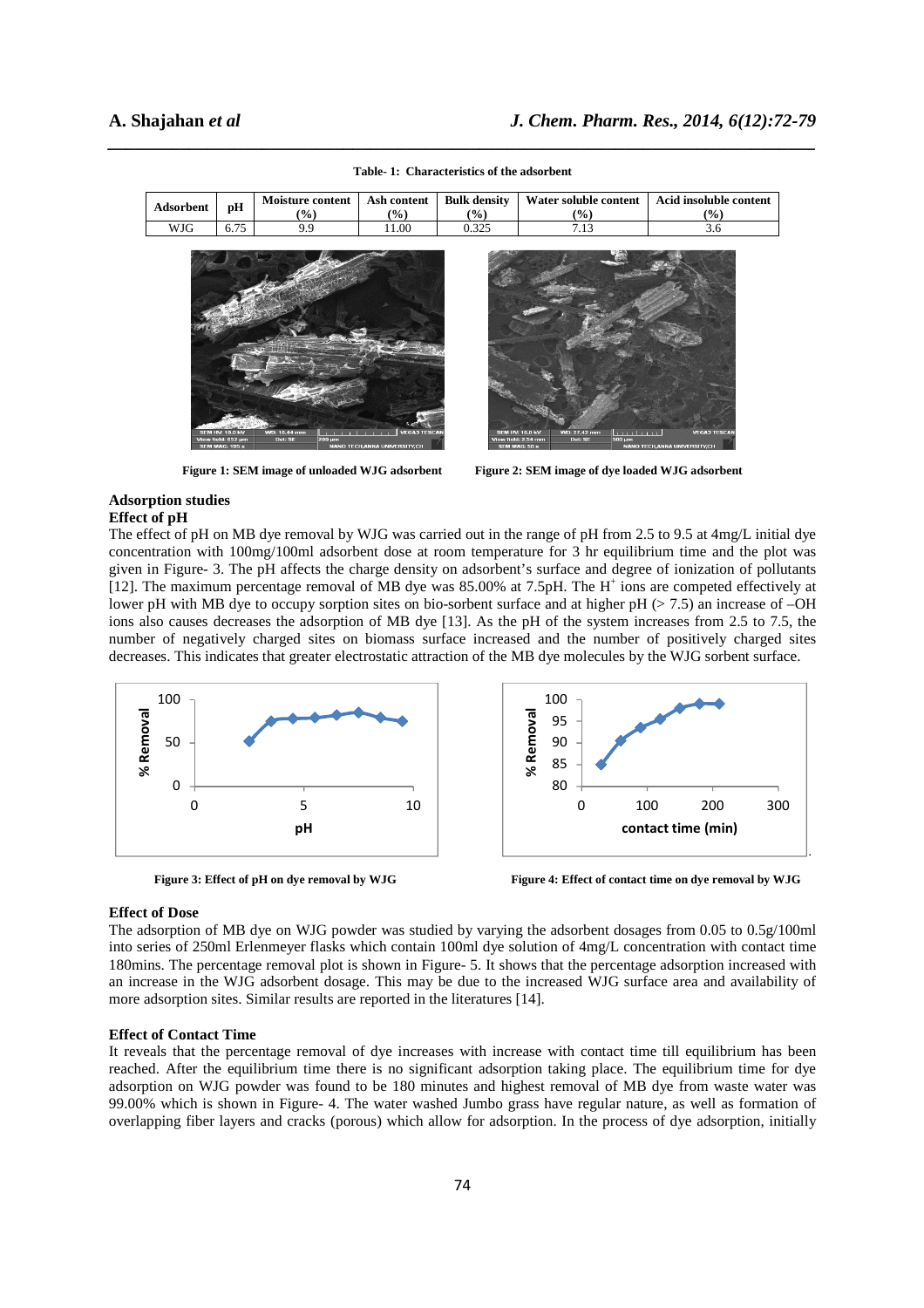dye molecules have to encounter the boundary layer effect before diffusing from boundary layer film onto adsorbent surface. This is followed by diffusion of dye into the porous structure of the adsorbent. This phenomenon will take relatively longer contact time [15]. This equilibrium time is one of important parameters for an economical wastewater treatment system.

*\_\_\_\_\_\_\_\_\_\_\_\_\_\_\_\_\_\_\_\_\_\_\_\_\_\_\_\_\_\_\_\_\_\_\_\_\_\_\_\_\_\_\_\_\_\_\_\_\_\_\_\_\_\_\_\_\_\_\_\_\_\_\_\_\_\_\_\_\_\_\_\_\_\_\_\_\_\_*

### **Effect of Initial Ion concentration with Adsorbent doses**

The effect of initial concentration was investigated with different initial concentrations of MB dye (2, 4, 6, 8, 10 and 12 mg/L) using different adsorbent dosages (0.05, 0.1, 0.2 and 0.5mg/100ml) at 180 minutes equilibrium time. The results show that WJG have good potential of dye removal. The percentage removal of MB dye by WJG was shown in Figure- 5. It reveals that the percentage removal decreases gradually with the increase in initial concentration, the removal is highly effective on 4 mg/L initial concentration after which removal decrease gradually. The same trend was followed for all the different adsorbent dosages. At lower concentrations, sufficient adsorption sites are available for adsorption of the dye molecules. However, at higher concentration the numbers of dye molecules are relatively higher compared to availability of adsorption sites [16]. The maximum removal of MB dye was 98.75% occurred with 4mg/L dye concentration at 0.5g dose.



**Figure 5: Effect of initial concentration with adsorbent dose on dye removal by WJG** 

## **Adsorption isotherm**

#### **Langmuir Isotherm model**

Langmuir isotherm is based on the adsorption takes place at specific homogeneous sites within the adsorbent. Once a dye molecule occupied a site, no further adsorption can take place at the sites. The following Langmuir isotherm equation-3 was used in this study

$$
1/Q_e = 1/bQ_mC_e + 1/Q_m \tag{3}
$$

Where,  $C_e$  is the equilibrium concentration of the dye (mg/L),  $Q_e$  is the amount of dye molecules adsorbed at equilibrium (mg/g), b is the adsorption energy of the sorbent surface,  $Q_m$  is the maximum sorption capacity (mg/g). The Langmuir constants b and  $Q_m$  are calculated from the slope and intercept of the linear plot of 1/ $Q_e$  against 1/ $C_e$ are given in Table- 2. The Langmuir isotherm plot for the removal of MB dye was shown in Figure- 6. The data reveals that the Langmuir model is best fit for the adsorption of MB dye onto WJG. The Dimensionless separation constant  $R_L$  is an important characteristic for the Langmuir isotherm model which is defined as  $RL = 1/(1+bC_0)$ , where b is the Langmuir constant and  $C_0$  is the initial concentration of the dye. The values of RL indicate the shape of the isotherm as follows [17]. The calculated  $R_L$  values are given in Table- 2. The values of  $R_L$  were less than one (0.0143-0.0799) indicates that the isotherm is favorable.

| <b>RL</b> value | <b>Types of isotherm</b> |
|-----------------|--------------------------|
| RI > 1          | Unfavorable              |
| $R_i = 1$       | Linear                   |
| $0 < R_{I} < 1$ | Favorable                |
| $R_{I} = 0$     | Irreversible             |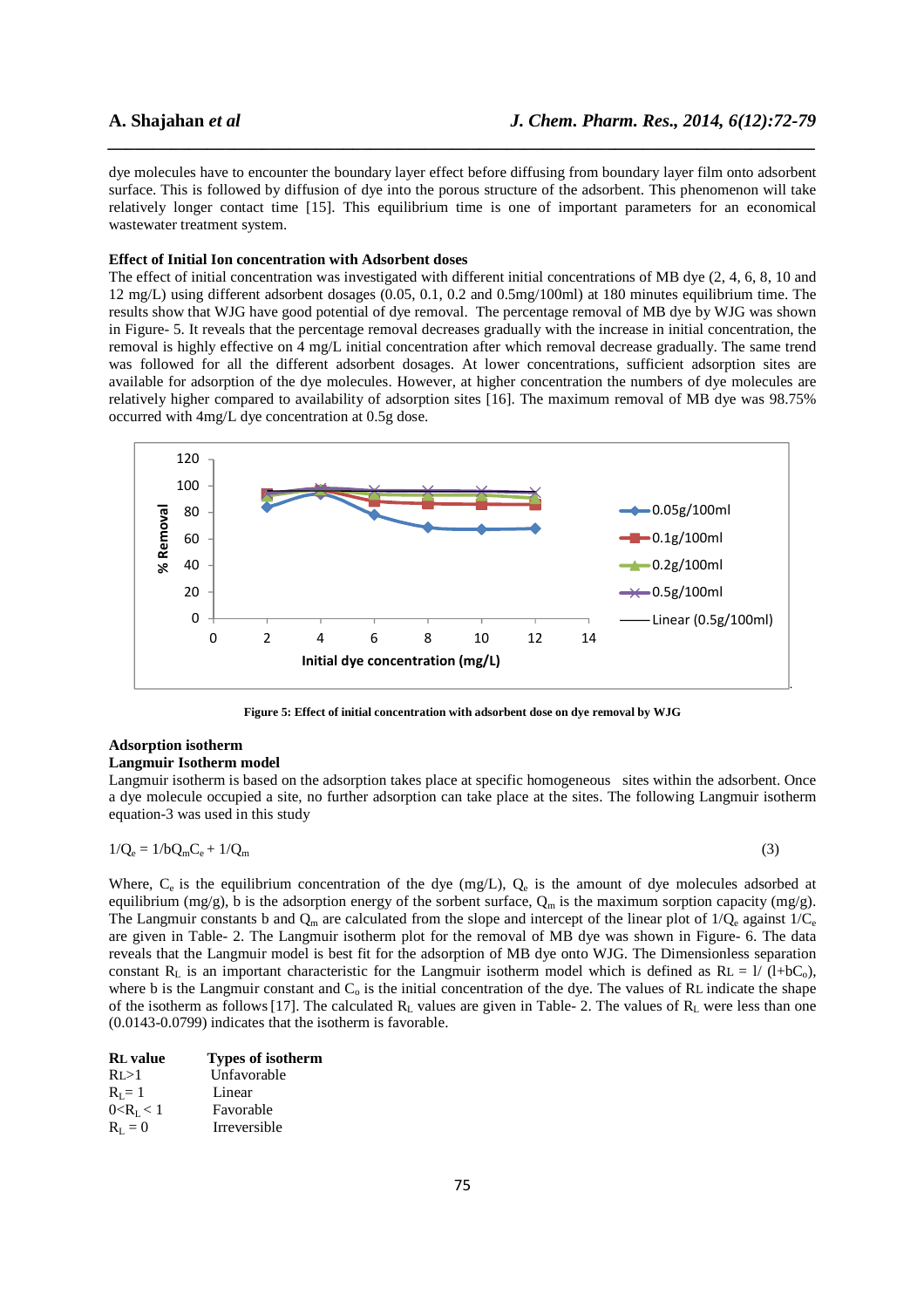| Table-2: Isotherm constants for adsorption of MB dye on WJG |
|-------------------------------------------------------------|

| Langmuir isotherm |  |      |                | Freundlich isotherm |                         |                     | <b>Temkin isotherm</b>   |  |                |
|-------------------|--|------|----------------|---------------------|-------------------------|---------------------|--------------------------|--|----------------|
| Jm                |  | лT   | $\mathbf{R}^2$ | n                   | $\mathbf{K}_{\text{F}}$ | D <sup>2</sup><br>n |                          |  | D <sup>2</sup> |
| - QC              |  | 0799 |                |                     |                         |                     | $\overline{\phantom{a}}$ |  |                |

#### **Freunlich Isotherm model**

The Freundlich isotherm is derived by assuming a heterogeneous surface, with non-ideal and reversible multilayer adsorption, with non-uniform distribution of adsorption heat and affinities over surface of the adsorbent. The linear form of the Freundlich isotherm can be represented as follows:

$$
\log Q_{\rm e} = \log K_{\rm F} + 1/n \log C_{\rm e} \tag{4}
$$

Freundlich isotherm constants  $1/n$  and  $K_F$  of the adsorbent are calculated from the slope and intercept of the linear plot of log  $Q_e$  aginst log  $C_e$  as shown in Figure- 7. The values of adsorption intensity (n= 1.957) was more than one indicates the favorable adsorption on heterogeneous surface and  $K_F$  gives the capacity of the adsorbent/adsorbate system. The data are given Table- 2. The data reveals that the Freundlich isotherm is applicable and the correlation is statistically significant.

### **Tempkin Isotherm model**

Temkin isotherm model provides the effect of interaction between adsorbate and adsorbent which explains the heat of adsorption of all the molecules on the adsorbent surface layer. The linear form of isotherm can be expressed as follows:

$$
q_e = B \ln A + B \ln C_e \tag{5}
$$

Where  $B = RT/b$ , b is the Temkin constant related to heat of sorption (J/mol), A is the equilibrium binding constant (L/g), R is the gas constant (8.314J/mol/L) and T is the absolute temperature ( $\rm{K}$ ),  $\rm{C}_{e}$  is the concentration of adsorbate in solution at equilibrium (mg/L). A linear plot of  $q_e$  versus ln  $C_e$  (Figure- 8) helps for calculation of the isotherm constants A and b from the slope and the intercept. The data were listed in Table- 2. The Temkin isotherm fits the equilibrium data well implying that the MB dye adsorption on WJG was a chemisorptions process.



Figure 6: Langmuir isotherm for the removal of MB Figure 7: Freundlich isotherm for the removal of MB

#### **Adsorption kinetic studies**

For determining the kinetics of adsorption of MB dye onto WJG powder was studied by three kinetic models such as the pseudo-second order, Elovich and intra particle diffusion model.

#### **Pseudo- second-order model**

For the analysis of adsorption mechanism Ho and McKay proposed a pseudo- second order kinetic model and its linear form as follows;

$$
t/q_t = 1/k_2 q_e^2 + t/q_e \tag{6}
$$

Where  $q_e$  (mg/g) and  $q_t$  (mg/g) are the amounts of adsorbate adsorbed on the surface of the adsorbent at equilibrium and at a given time t (min) and  $k_2$  (g/mg/min) is the pseudo-second order rate constant. The parameters  $k_2$  and  $q_e$  can be calculated from linear plot of  $t/q_t$  versus which shown in Figure- 9. The initial adsorption rate (h) can be calculated from  $k_2$  and  $q_e$  values using equation- 7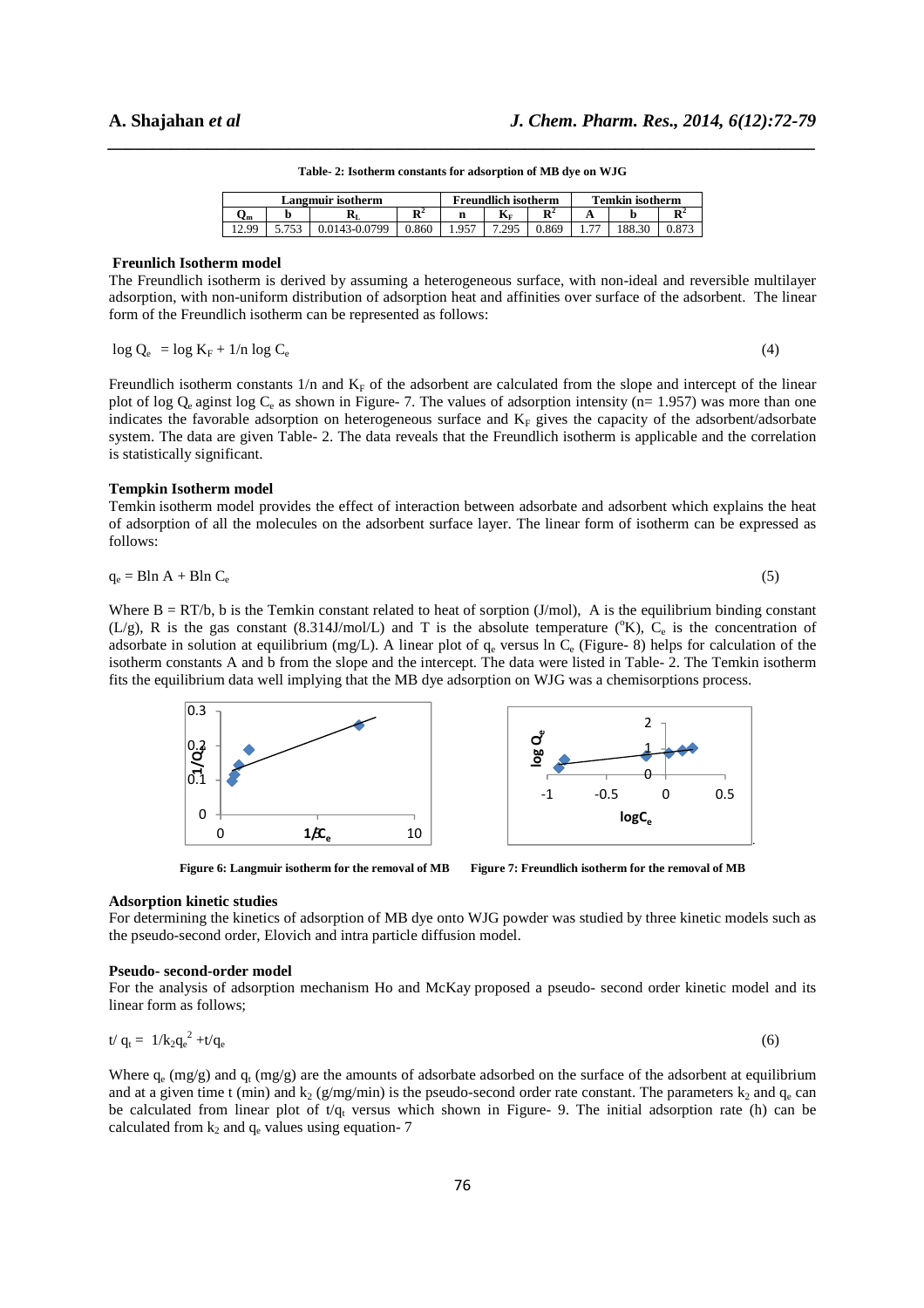$h = k_2 q_e^2$  $2^{2}$  (7)

 h (mg/g/min) represents the amount of dye adsorbed per unit mass of adsorbent and unit time. This value (h) can be used to compare the initial sorption rate of dyes on various adsorbents at similar conditions. The data are given in Table-3. This suggests that the rate controlling step in adsorption of MB dye is chemisorptions involving valance forces through the exchange of electrons between sorbent and sorbate through chelation [18].

*\_\_\_\_\_\_\_\_\_\_\_\_\_\_\_\_\_\_\_\_\_\_\_\_\_\_\_\_\_\_\_\_\_\_\_\_\_\_\_\_\_\_\_\_\_\_\_\_\_\_\_\_\_\_\_\_\_\_\_\_\_\_\_\_\_\_\_\_\_\_\_\_\_\_\_\_\_\_*



Figure 8: Temkin isotherm for the removal of MB **Figure 9:** pseudo-second order for the removal of MB







Figure 10: Elovich kinetic model for the removal of MB **Figure 11: Intraparticle diffusion kinetic model for removal of MB** 

#### **Elovich model**

The Elovich equation was developed to explain the kinetics of chemisorptions of gas onto solids and its differential form is represented in eqn.8. The parameters  $\alpha$  is the rate initial concentration (mg/g.min) which also represents the rate of chemisorptions at zero coverage, and Parameter  $\beta$  is the desorption constant (g/mg) and is related to the extent of surface coverage and the activation energy of chemisorptions [19].

$$
dq_t/d_t = \alpha \exp(-\beta d_t) \tag{8}
$$

Where  $q_t$  is the amount adsorbed at time t, and  $\alpha$  and  $\beta$  are constants during any one experiment. To simplify the Elovich equation-8 becomes

$$
q_t = \beta (\alpha \beta) + \ln(t) \tag{9}
$$

The  $\alpha$  and  $\beta$  are Elovich constants are related to the initial adsorption rate (mg/g/min) and desorption constant  $(g/mg)$  can be obtained from the slope and intercept of the linear plot of  $q_t$  against ln(t) (Figure- 10). Equation -9 is used study the Elovich equation to the kinetics of MB dye sorption on WJG. The Elovich equation considers the rate-controlling step in the diffusion of the adsorbate molecules and describes chemisorptions on adsorbents and has been applied for the adsorption of solute from liquid solution. Correlation coefficient  $(R^2)$  of Elovich model for adsorption of dye onto WJG was found to be good and the adsorption is mainly controlled by diffusion and chemisorptions. The Elovich model parameters  $\alpha$ ,  $\beta$  and  $R^2$  are summarized in Table-3.

## **Intra- particle diffusion model**

The intra-particle diffusion theory was developed and assumes that intra- particle diffusion is the only rate controlling step of the adsorption process when the negligible diffusion of the liquid film surrounding the adsorbent. The intra-particle diffusion is investigated by its mathematical expression as follows: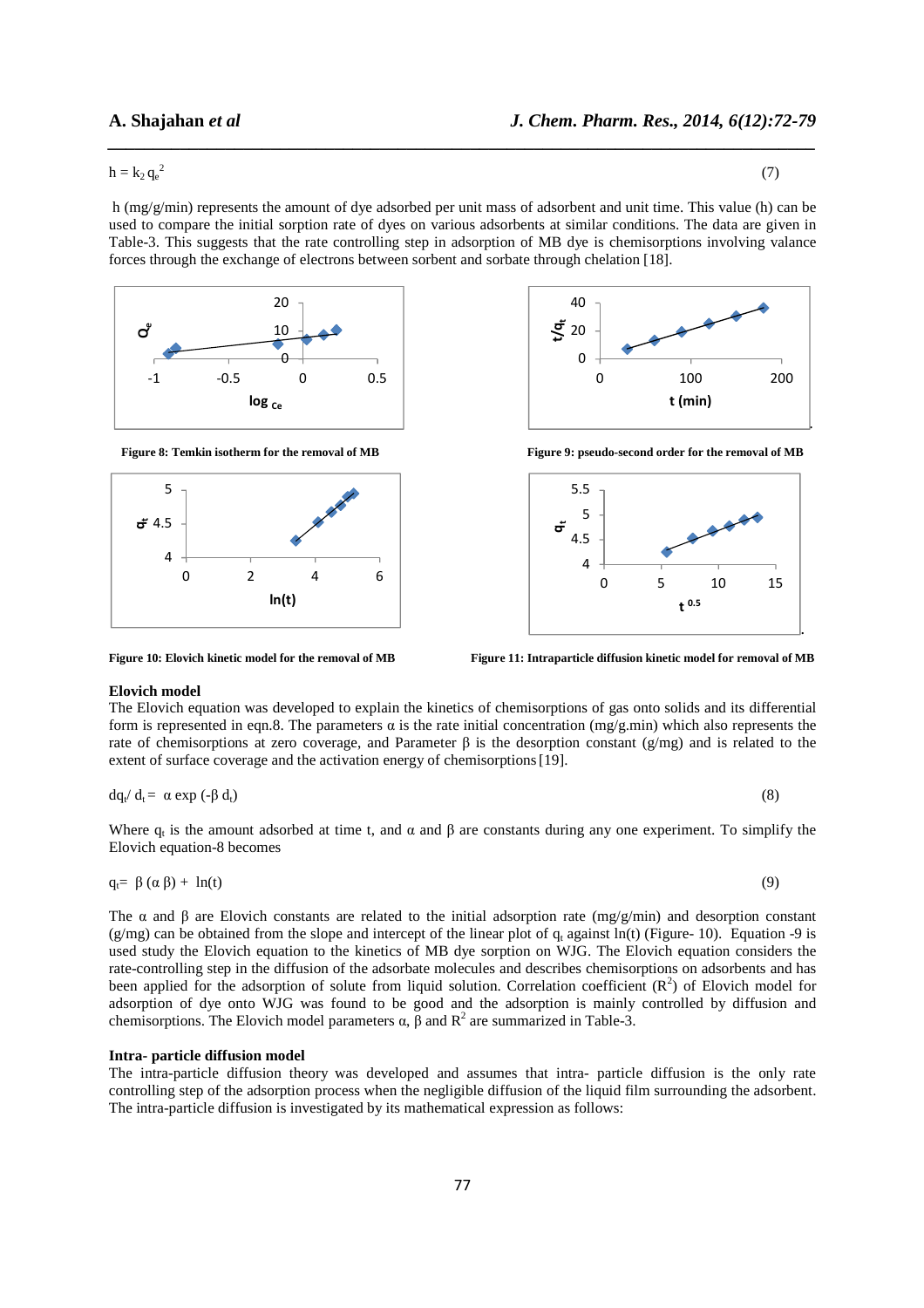#### $Q_t = K_{id} t^{1/2} + C$  $+C$  (10)

Where  $q_t$  is the amount of dye adsorbed at time t, C is the intercept and  $K_{id}$  is the intra- particle diffusion rate constant (mg min<sup>0.5</sup> g<sup>-1</sup>). If intra- particle diffusion was involved in the adsorption then a plot of q<sub>t</sub> against t<sup>1/2</sup> (Figure- 11) would gives linear relationship. The slope was used to identify the intra- particle diffusion rate constant, Kid and the intercept C value give an idea of the boundary layer thickness; the larger the intercept, the greater the effect of the boundary layer. The values of  $K_{id}$  and C are shown in Table-3. The deviation of straight lines from the origin indicates that the pore diffusion is not the sole- rate determining step. Hence, the intra- particle diffusion kinetic model is not the rate- controlling step [20].

*\_\_\_\_\_\_\_\_\_\_\_\_\_\_\_\_\_\_\_\_\_\_\_\_\_\_\_\_\_\_\_\_\_\_\_\_\_\_\_\_\_\_\_\_\_\_\_\_\_\_\_\_\_\_\_\_\_\_\_\_\_\_\_\_\_\_\_\_\_\_\_\_\_\_\_\_\_\_*

| Pseudo-first order model |       |                |        | Elovich model |                | Intraparticle diffusion model |                |                |
|--------------------------|-------|----------------|--------|---------------|----------------|-------------------------------|----------------|----------------|
| $\mathbf{N}$             |       | $\mathbf{R}^2$ |        |               | $\mathbf{R}^2$ | Kid                           |                | $\mathbf{R}^2$ |
|                          | 0.663 | 999            | 659.00 |               | . aa~          | 0.087                         | O <sub>1</sub> | ገ ዓጸሩ          |

#### **Thermodynamic parameter**

Chemical changes occur spontaneously at given temperature if the Gibbs free energy is negative. The ∆G° was calculated from the equilibrium constant  $K_d$  corresponds to the ratio of  $Q_e$  to  $C_e$  [21],

$$
\Delta G^0 = -RT \ln K_d \tag{11}
$$

Where,  $\Delta G^0$  is the Gibbs free energy change (KJ/mol), T is the temperature (°K), R is the gas constant (8.314 J mol/K). The calculated negative value of ∆G° (-8.36 KJ/mole) shows that the adsorption process is feasible and spontaneous nature.

## **CONCLUSION**

 The equilibrium and kinetic studies for the removal of MB dye from waste water solution by water washed Jumbo grass was analyzed. The study was concluded that the WJG was one of the potential adsorbent for removing dye from synthetic water solutions. The effects of dye adsorption on WJG by various factors such as pH, contact time, dosage and initial concentration were investigated. The equilibrium parameters have been evaluated and the data fitted well to Langmuir isotherm, Freundlich and Temkin isotherms. Kinetic studies reveal that the adsorption of MB dye on WJG obeyed very much for pseudo-second order and Elovich kinetic model than intra-particle diffusion model. The thermodynamic parameter was calculated which reveals that adsorption was spontaneous and exothermic in nature.

## **Acknowledgement**

The authors gratefully acknowledge the college management for providing necessary facilities for research works.

## **REFERENCES**

[1] KAsim Das. Environmental Chemistry with Green chemistry, 1<sup>st</sup> Edition, Books and Allied (p) Ltd, Kolkata, **2010,** 109-113.

[2] C Namasivayam; R Radhika; S Suba, *Waste Manage*., **2001**, 2, 381.

[3] N Kannan; R Pagutharivalan, *J. Chem. Pharm. Res*., **2012**, 4, 38-45.

- [4] A Milani; AM Ciammella; C Degen; M Siciliano; L Rossi, *J. Hepatol*., **1992**, 16, 369- 375.
- [5] JZ Yi; LM Zhang, *Bioresour.Technol*., **2008**, 99, 2182–2186.

[6] M Meenakshi Sundaram; K Shahul Hameed, *J. Chem. Pharm. Res*., **2012**, 4, 2070-2080.

[7] MT Uddin; MA Islam; S Mahmud; M Rukanuzzaman, *J. Hazard. Mater*., **2009**, 164, 53- 60.

[8] W Zhang; H Yan; Z Jiang; L Dong; X Kan; H Yang; A Li; R Chang, *Chem. Eng J*., **2011a**, 168, 1120-1127.

[9] BH Hameed, *Journal of Hazardous Materials.,* **2009**, 166 (1), 233- 238.

[10]KY Foo; BH Hameed, *Chem Eng J.,* **2012**, 203, 81-87.

[11] HU Itodo; AU Itodo, *J. Chem. Pharm. Res*., **2012**, 2(3), 673- 683.

[12]Theivarasu CS Mylsamy; N Sivakumar, *Res. J. Chem. Sci*., **2011**, 1(7), 38-45.

[13]VK Garg; R Gupta; AB Yadav; R Kumar, *Bioresource Technologies.*, **2003**, 89(2), 121-124.

[14]M Meenakshisundaram; G Srinivasagan; J Rejinis, *J. Chem. Pharm. Res*., **2011**, 3, 584- 594.